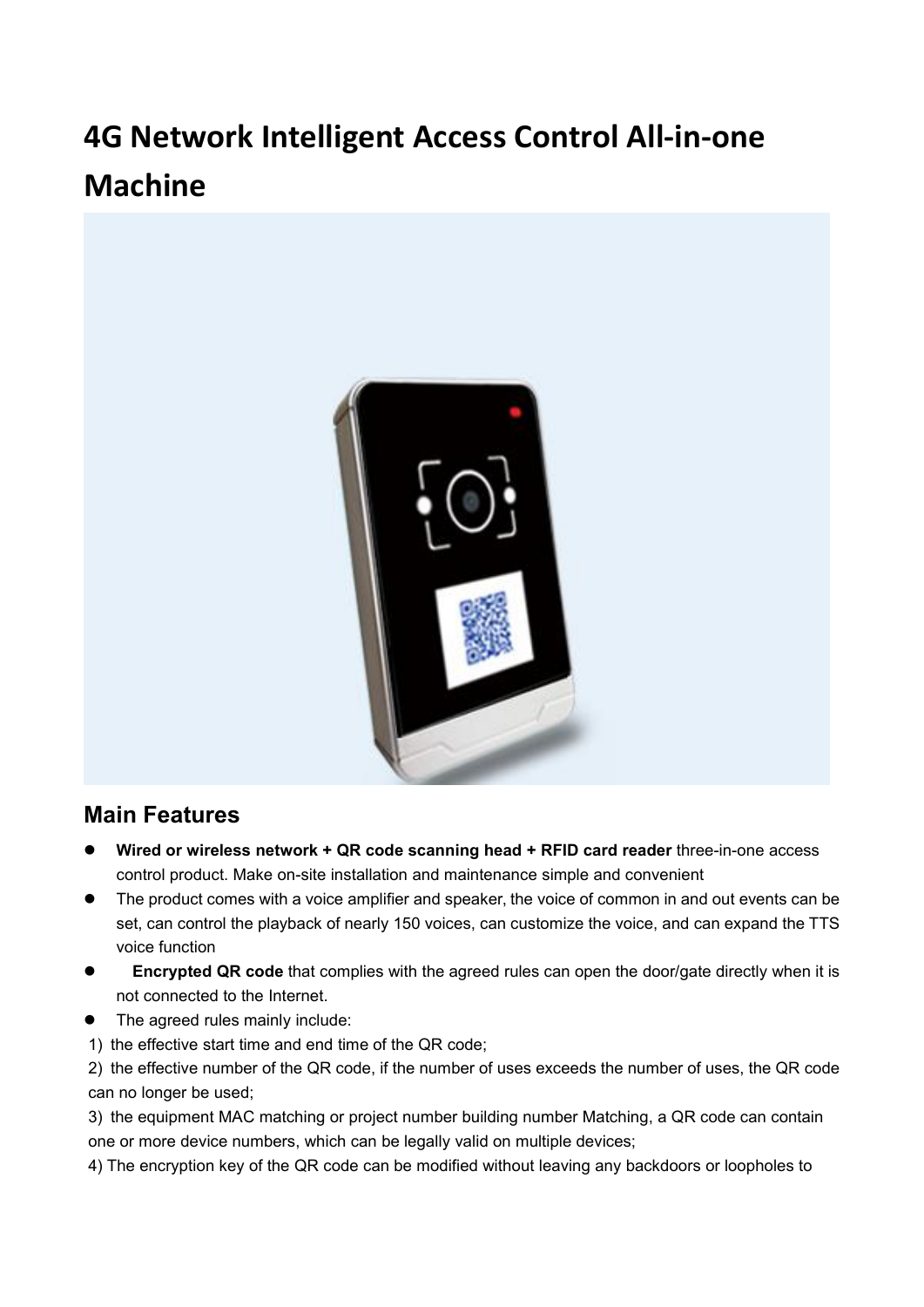ensure the security of the QR code.

- Common parameters such as **network IP parameters and lock delay can be set directly through the QR code, making on-site debugging easier**
- Equipment capacity: the card capacity is 85,000 cards and 100,000 records, the number ofQR codes is 100,000 times, and the records are over-capacity and automatically cyclically covered.
- The product adopts battery-free clock holding circuit, no battery solution, no battery replacement, and smooth express delivery.
- The product adopts data memory and ferro electric memory, even if the device suddenly loses power, data will not be lost, ensuring data security
- The product can recognize **M1 card, 1208 CPU card, and can choose IC write sector or CPU card anti-copying solution**
- The network transmission standard is**wired network port RJ45 10/100M, WIFI, full Netcom 4G for data transmission**
- Support cross-gateway, cross-network segment **TCP/IP network connection**
- **Support DNS, DHCP automatic network** networking function
- Built-in hardware anti-crash watchdog, even if the chip is running abnormally, it can be recovered in time without affecting the use.
- It can be expanded and installed with Bluetooth module, LORA module, RS232/RS485 module functions, making the product application network communication more flexible.

## **QR Code Scanner Engine Component Parameters**

- **Image Sensor:** 752X480
- **Recognition Lighting:** white light LED
- **QR Code Recognition**: QR CODE, DATA MATRIX and other formats, support mobile phone mirror recognition and paper recognition
- **One-dimensional Code Recognition**: CODE 128, Code39, UCC/EAN-128, AIM-128, EAN-8 and other format recognition;
- **Recognition Distance:** 10-55mm;
- **Recognition Angle:** 360 full angle

#### **4G Network Parameters**

- **Communication System: 4G full Netcom**
- **Applicable Frequency Band:**

LTE-FDD: B1/B3/B5/B8

LTE-TDD: B34/B38/B39/B40/B41

**General Characteristics:**

3GPP E-UTRA Release 13 Bandwidth: 1.4/3/5/10/20MHz

#### **Transmitting Power:**

LTE-TDD: Class3 (23dBm+1/-3dmB)

LTE-FDD: Class3 (23dBm+1/-2dmB)

**LTD Feature:**